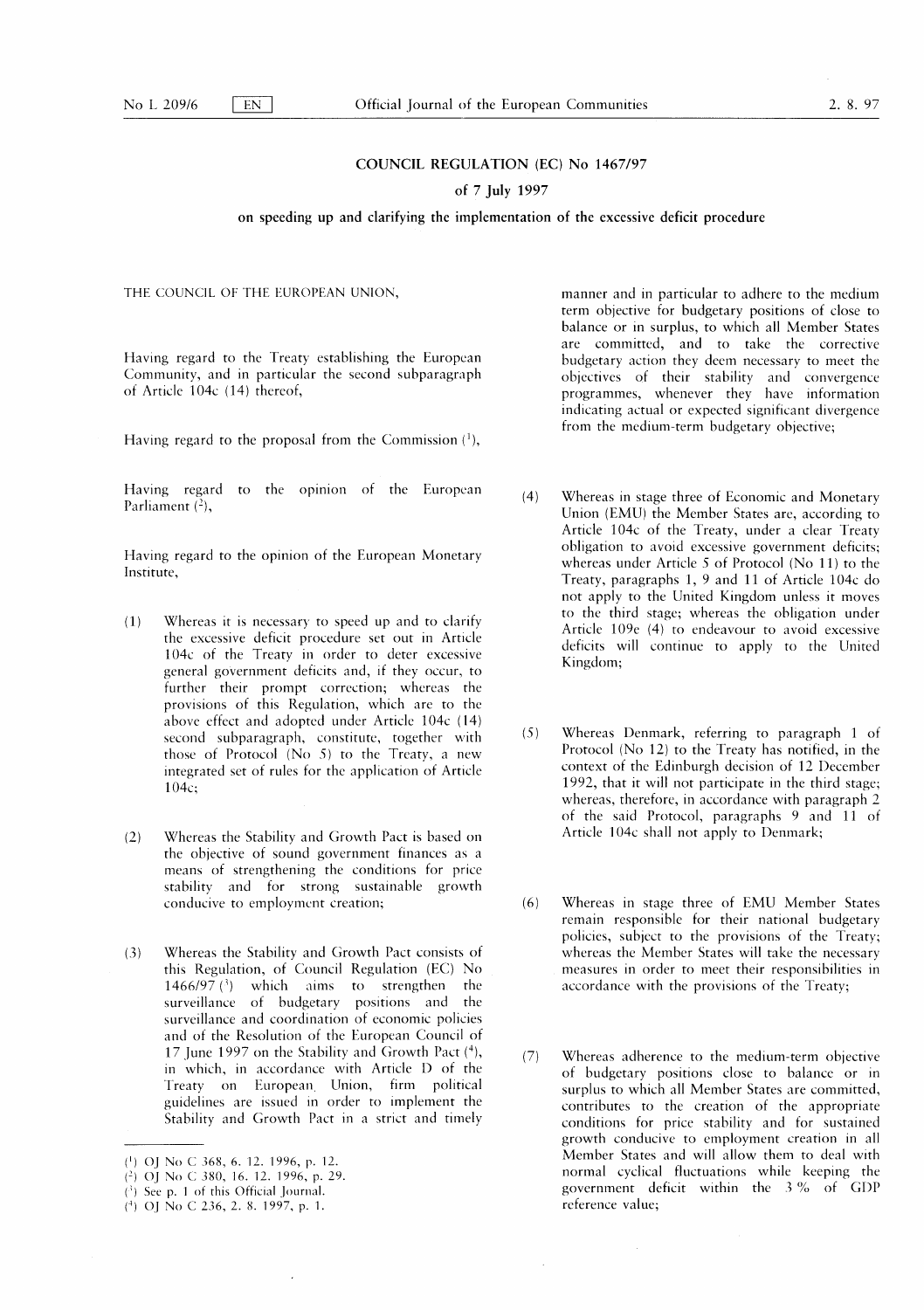- $(8)$  Whereas for EMU to function properly, it is necessary that convergence of economic and budgetary performances of Member States which have adopted the single currency, hereafter referred to as 'participating Member States', proves stable and durable; whereas budgetary discipline is necessary in stage three of EMU to safeguard price stability;
- $(9)$  Whereas according to Article 109 $k(3)$  Articles 104c  $(9)$  and  $(11)$  only apply to participating Member States;
- $(10)$  . Whereas it is necessary to define the concept of an exceptional and temporary excess over the reference value as referred to in Article  $104c$  (2) (a); whereas the Council should in this context, inter alia, take account of the pluriannual budgetary forecasts provided by the Commission;
- ( 11 ) Whereas a Commission report in accordance with Article  $104c$  (3) is also to take into account whether the government deficit exceeds government investment expenditure and take into account all other relevant factors, including the medium-term economic and budgetary position of the Member State;
- $(12)$  Whereas there is a need to establish deadlines for the implementation of the excessive deficit procedure in order to ensure its expeditious and effective implementation; whereas it is necessary in this context to take account of the fact that the budgetary year of the United Kingdom does not coincide with the calendar year;
- (13) Whereas there is a need to specify how the sanctions provided for in Article 104c could be imposed in order to ensure the effective implementation of the excessive deficit procedure;
- (14) Whereas reinforced surveillance under the Council Regulation (EC) No 1466/97 together with the Commission 's monitoring of budgetary positions in accordance with paragraph 2 of Article 104c should facilitate the effective and rapid implementation of the excessive deficit procedure;
- $(15)$  Whereas in the light of the above, in the event that a participating Member State fails to take effective action to correct an excessive deficit, an overall maximum period of ten months from the reporting date of the figures indicating the existence of an excessive deficit until the decision to impose sanctions, if necessary, seems both feasible and appropriate in order to exert pressure on the participating Member State concerned to take such

action; in this event, and if the procedure starts in March, this would lead to sanctions being imposed within the calendar year in which the procedure had been started:

- ( 16 ) Whereas the Council recommendation for the correction of an excessive deficit or the later steps of the excessive deficit procedure, should have been anticipated by the Member State concerned, which would have had an early warning; whereas the seriousness of an excessive deficit in stage three should call for urgent action from all those involved:
- ( 17) Whereas it is appropriate to hold the excessive deficit procedure in abeyance if the Member State concerned takes appropriate action in response to a recommendation under Article  $104c$  (7) or a notice issued under Article 104c (9) in order to provide an incentive to Member States to act accordingly; whereas the time period during which the procedure would be held in abeyance should not be included in the maximum period of ten months between the reporting date indicating the existence of an excessive deficit and the imposition of sanctions; whereas it is appropriate to resume the procedure immediately if the envisaged action is not being implemented or if the implemented action is proving to be inadequate;
- (18) Whereas, in order to ensure that the excessive deficit procedure has a sufficient deterrent effect, a non-interest-bearing deposit of an appropriate size should be required from the participating Member State concerned, whenever the Council decides to impose a sanction;
- (19) Whereas the definition of sanctions on a prescribed scale is conducive to legal certainty; whereas it is appropriate to relate the amount of the deposit to the GDP of the participating Member State concerned;
- $(20)$  Whereas, whenever the imposition of a non-interest-bearing deposit does not induce the participating Member State concerned to correct its excessive deficit in due time, it is appropriate to intensify the sanctions; whereas it is then appropriate to transform the deposit into a fine;
- $(21)$  Whereas appropriate action by the participating Member State concerned in order to correct its excessive deficit is the first step towards abrogation of sanctions; whereas significant progress in correcting the excessive deficit should allow for the lifting of sanctions in accordance with paragraph 12 of Article 104c; whereas the abrogation of all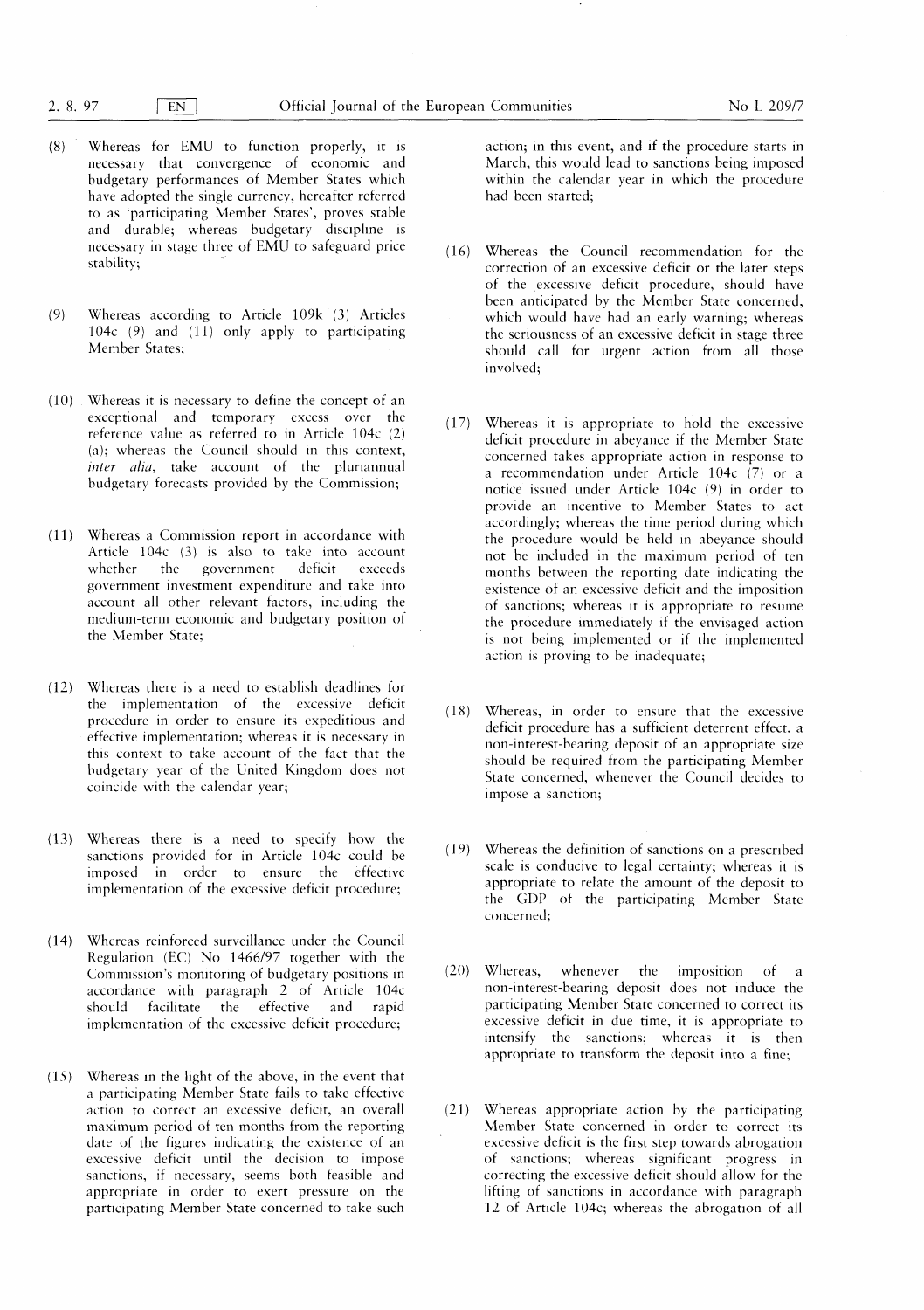outstanding sanctions should only occur once the excessive deficit has been totally corrected;

- (22) Whereas Council Regulation (EC) No 3605/93 of 22 November 1993 on the application of the Protocol on the excessive deficit procedure annexed to the Treaty establishing the European Community  $(1)$  contains detailed rules for the reporting of budgetary data by Member States;
- (23) Whereas, according to Article 109f (8), where the Treaty provides for a consultative role for the European Central Bank (ECB), references to the ECB shall be read as referring to the European Monetary Institute before the establishment of the ECB,

# HAS ADOPTED THIS REGULATION: SECTION 2

## SECTION <sup>1</sup>

# DEFINITIONS AND ASSESSMENTS

# Article <sup>1</sup>

1. This Regulation sets out the provisions to speed up and clarify the excessive deficit procedure, having as its objective to deter excessive general government deficits and, if they occur, to further their prompt correction.

2 . For the purpose of this Regulation 'participating Member States' shall mean those Member States which adopt the single currency in accordance with the Treaty and 'non-participating Member States' shall mean those which have not adopted the single currency.

# Article 2

1. The excess of a government deficit over the reference value shall be considered exceptional and temporary, in accordance with Article  $104s(2)$  (a), second indent, when resulting from an unusual event outside the control of the Member State concerned and which has a major impact on the financial position of the general government, or when resulting from a severe economic downturn.

In addition, the excess over the reference value shall be considered temporary if budgetary forecasts as provided

(>) OJ No L 332 , 31 . 12 . 1993, p. 7.

by the Commission indicate that the deficit will fall below the reference value following the end of the unusual event or the severe economic downturn.

2. The Commission when preparing a report under Article 104c (3) shall, as a rule, consider an excess over the reference value resulting from a severe economic downturn to be exceptional only if there is an annual fall of real GDP of at least 2 % .

3. The Council when deciding, according to Article 104c (6), whether an excessive deficit exists, shall in its overall assessment take into account any observations made by the Member State showing that an annual fall of real GDP of less than 2 % is nevertheless exceptional in the light of further supporting evidence, in particular on the abruptness of the downturn or on the accumulated loss of output relative to past trends.

## SPEEDING UP THE EXCESSIVE DEFICIT PROCEDURE

# Article 3

<sup>1</sup> . Within two weeks of the adoption by the Commission of a report issued in accordance with Article 104 $c$  (3), the Economic and Financial Committee shall formulate an opinion in accordance with Article 104c  $(4)$ .

2. Taking fully into account the opinion referred to in paragraph 1, the Commission, if it considers that an excessive deficit exists, shall address an opinion and a recommendation to the Council in accordance with Article 104 $c$  (5) and (6).

3 . The Council shall decide on the existence of an excessive deficit in accordance with Article  $104c$  (6), within three months of the reporting dates established in Article 4 (2) and (3) of Regulation (EC) No  $3605/93$ . When it decides, in accordance with Article  $104c$  (6), that an excessive deficit exists, the Council shall at the same time make recommendations to the Member State concerned in accordance with Article 104c (7).

4 . The Council recommendation made in accordance with Article  $104c$  (7) shall establish a deadline of four months at the most for effective action to be taken by the Member State concerned. The Council recommendation shall also establish a deadline for the correction of the excessive deficit, which should be completed in the year following its identification unless there are special circumstances.

## Article 4

<sup>1</sup> . Any Council decision to make public its recommendations, where it is established that no effective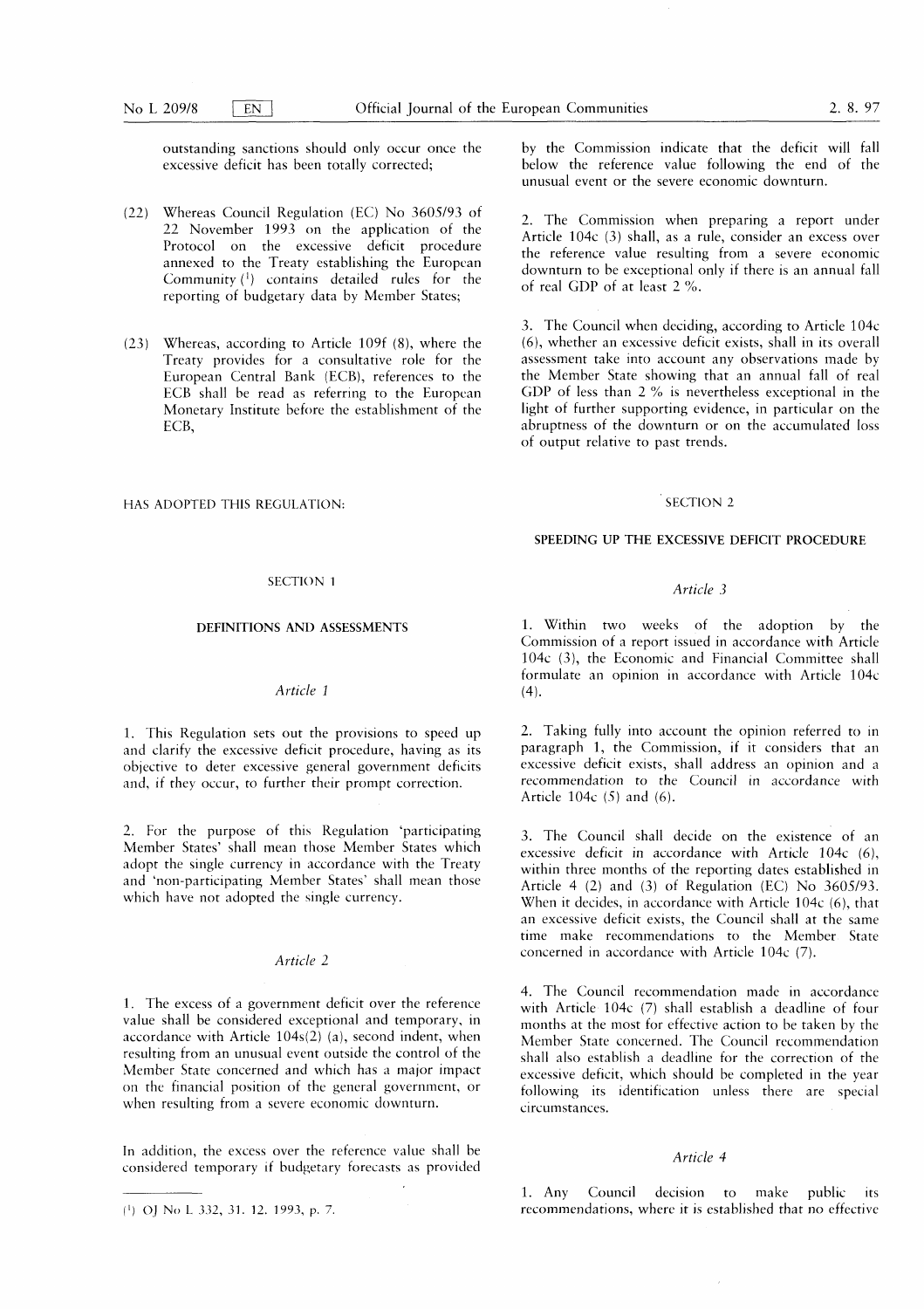$\mathcal{A}$ 

action has been taken in accordance with Article 104c  $(8)$ , shall be taken immediately after the expiry of the deadline set in accordance with Article  $3(4)$  of this Regulation.

2. The Council, when considering whether effective action has been taken in response to its recommendations made in accordance with Article  $104c$  (7), shall base its decision on publicly announced decisions by the Government of the Member State concerned.

# Article 5

Any Council decision to give notice to the participating Member State concerned to take measures for the deficit reduction in accordance with Article 104c (9) shall be taken within one month of the Council decision establishing that no effective action has been taken in accordance with Article 104c (8).

# Article 6

Where the conditions to apply Article 104c (11) are met, the Council shall impose sanctions in accordance with Article 104c (11). Any such decision shall be taken no later than two months after the Council decision giving notice to the participating Member State concerned to take measures in accordance with Article 104c (9).

## Article 7

If a participating Member State fails to act in compliance with the successive decisions of the Council in accordance with Article 104c  $(7)$  and  $(9)$ , the decision of the Council to impose sanctions, in accordance with paragraph 11 of Article 104c, shall be taken within ten months of the reporting dates pursuant to Regulation (EC) No 3605/93 as referred to in Article  $3$  (3) of this Regulation. An expedited procedure shall be used in the case of a deliberately planned deficit which the Council decides is excessive.

## Article 8

Any Council decision to intensify sanctions, in accordance with Article 104c (11), other than the conversion of deposits into fines under Article 14 of this Regulation, shall be taken no later than two months after the reporting dates pursuant to Regulation (EC) No 3605/93 . Any Council decision to abrogate some or all of its decisions in accordance with Article 104c (12) shall be taken as soon as possible and in any case no later than two months after the reporting dates pursuant to Regulation (EC) No 3605/93.

# SECTION 3

# ABEYANCE AND MONITORING

## Article 9

<sup>1</sup> . The excessive deficit procedure shall be held in abevance:

- if the Member State concerned acts in compliance with recommendations made in accordance with Article 104c (7),
- if the participating Member State concerned acts in compliance with notices given in accordance with Article 104c (9).

2. The period during which the procedure is held in abeyance shall be included neither in the ten month period referred to in Article 7 nor in the two month period referred to in Article 6 of this Regulation.

# Article 10

1. The Commission and the Council shall monitor the implementation of action taken:

- by the Member State concerned in response to recommendations made under Article 104c (7),
- by the participating Member State concerned in response to notices given under Article 104c (9).

2. If action by a participating Member State is not being implemented or, in the Council's view, is proving to be inadequate, the Council shall immediately take a decision under Article 104c  $(9)$  or Article 104c  $(11)$  respectively.

3. If actual data pursuant to Regulation (EC) No 3605/93 indicate that an excessive deficit has not been corrected by a participating Member State within the time limits specified either in recommendations issued under Article 104c (7) or notices issued under Article 104 $c$  (9), the Council shall immediately take a decision under Article 104c (9) or Article 104c (11) respectively.

#### SECTION 4

## **SANCTIONS**

# Article 11

Whenever the Council decides to apply sanctions to a participating Member State in accordance with Article  $104c$  (11), a non-interest-bearing deposit shall, as a rule,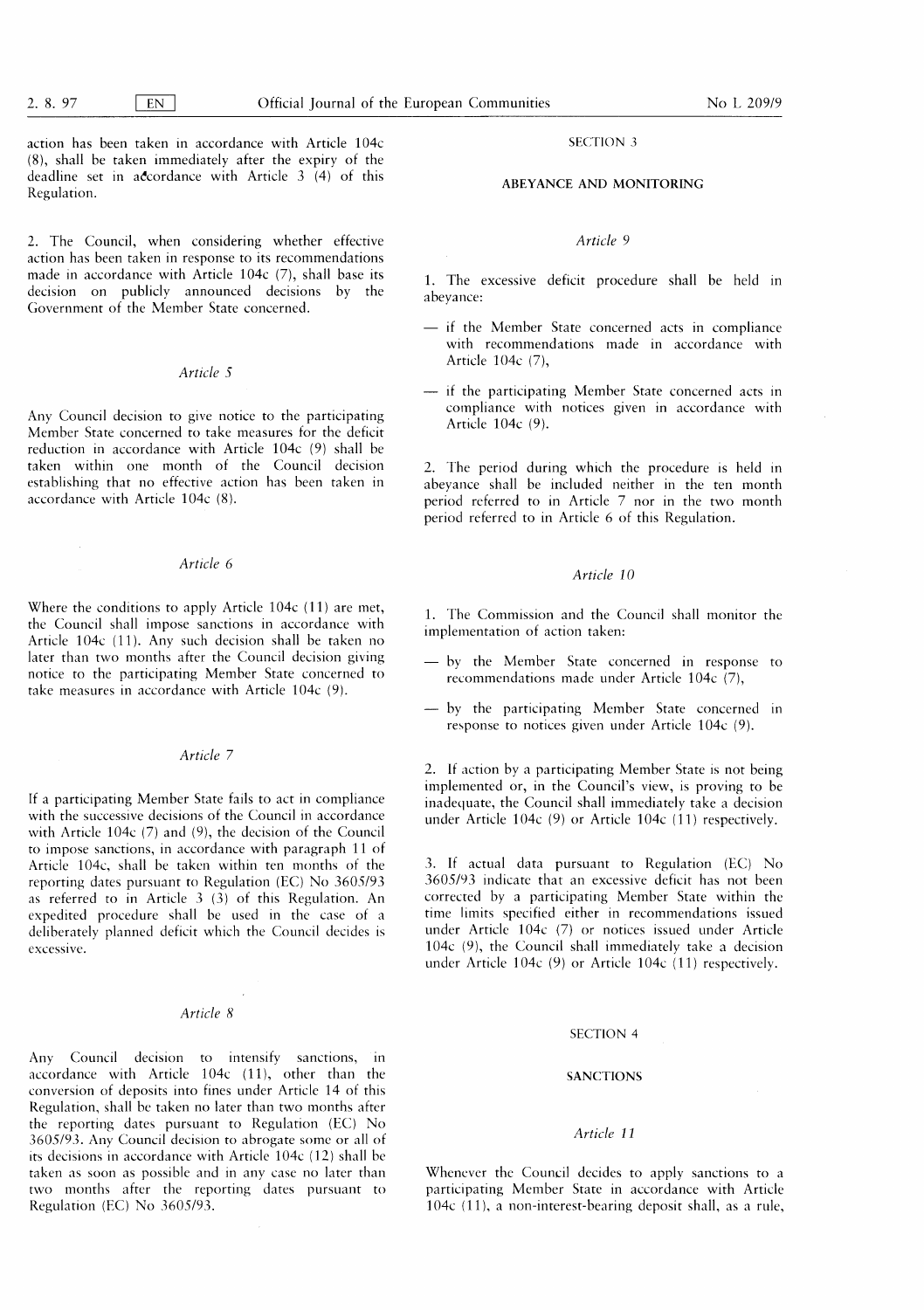be required. The Council may decide to supplement this deposit by the measures provided for in the first and second indents of Article 104c (11).

## Article 12

<sup>1</sup> . When the excessive deficit results from non-compliance with the criterion relating to the government deficit ration in Article  $104c$  (2) (a), the amount of the first deposit shall comprise a fixed component equal to  $0,2\%$  of GDP, and a variable component equal to one tenth of the difference between the deficit as a percentage of GDP in the preceding year and the reference value of 3 % of GDP.

2. Each following year, until the decision on the existence of an excessive deficit is abrogated, the Council shall assess whether the participating Member State concerned has taken effective action in response to the Council notice in accordance with Article 104c (9). In this annual assessment the Council shall decide, in accordance with Article 104c (11), and without prejudice to Article 13 of this Regulation, to intensify the sanctions, unless the participating Member State concerned has complied with the Council notice . If an additional deposit is decided, it shall be equal to one tenth of the difference between the deficit as a percentage of GDP in the preceding year and the reference value of 3 % of GDP.

3 . Any single deposit referred to in paragraphs <sup>1</sup> and 2 shall not exceed the upper limit of 0,5 % of GDP.

# Article 13

A deposit shall, as a rule, be converted by the Council, in accordance with Article 104c (11), into a fine if two years after the decision to require the participating Member State concerned to make a deposit, the excessive deficit has in the view of the Council not been corrected.

# Article 14

1. In accordance with Article  $104c$  (12), the Council shall abrogate the sanctions referred to in the first and second indents of Article 104c (11) depending on the significance of the progress made by the participating Member State concerned in correcting the excessive deficit.

# Article 15

In accordance with Article 104c (12), the Council shall abrogate all outstanding sanctions if the decision on the existence of an excessive deficit is abrogated. Fines imposed in accordance with Article 13 of this Regulation will not be reimbursed to the participating Member State concerned.

## Article 16

Deposits referred to in Articles 11 and 12 of this Regulation shall be lodged with the Commission. Interest on the deposits, and the fines referred to in Article 13 of this Regulation constitute other revenue referred to in Article 201 of the Treaty and shall be distributed among participating Member States without a deficit that is excessive as determined in accordance with Article 104c (6) in proportion to their share in the total GNP of the eligible Member States.

#### SECTION 5

#### TRANSITIONAL AND FINAL PROVISIONS

# Article 17

For the purpose of this Regulation and for as long as the United Kingdom has a budgetary year which is not a calendar year, the provisions of sections  $2$ ,  $3$  and  $4$  of this Regulation shall be applied to the United Kingdom in accordance with the Annex.

# Article 18

This Regulation shall enter into force on <sup>1</sup> January 1999 .

This Regulation shall be binding in its entirety and directly applicable in all Member States.

Done at Brussels, 7 July 1997.

For the Council The President I.-C. JUNCKER